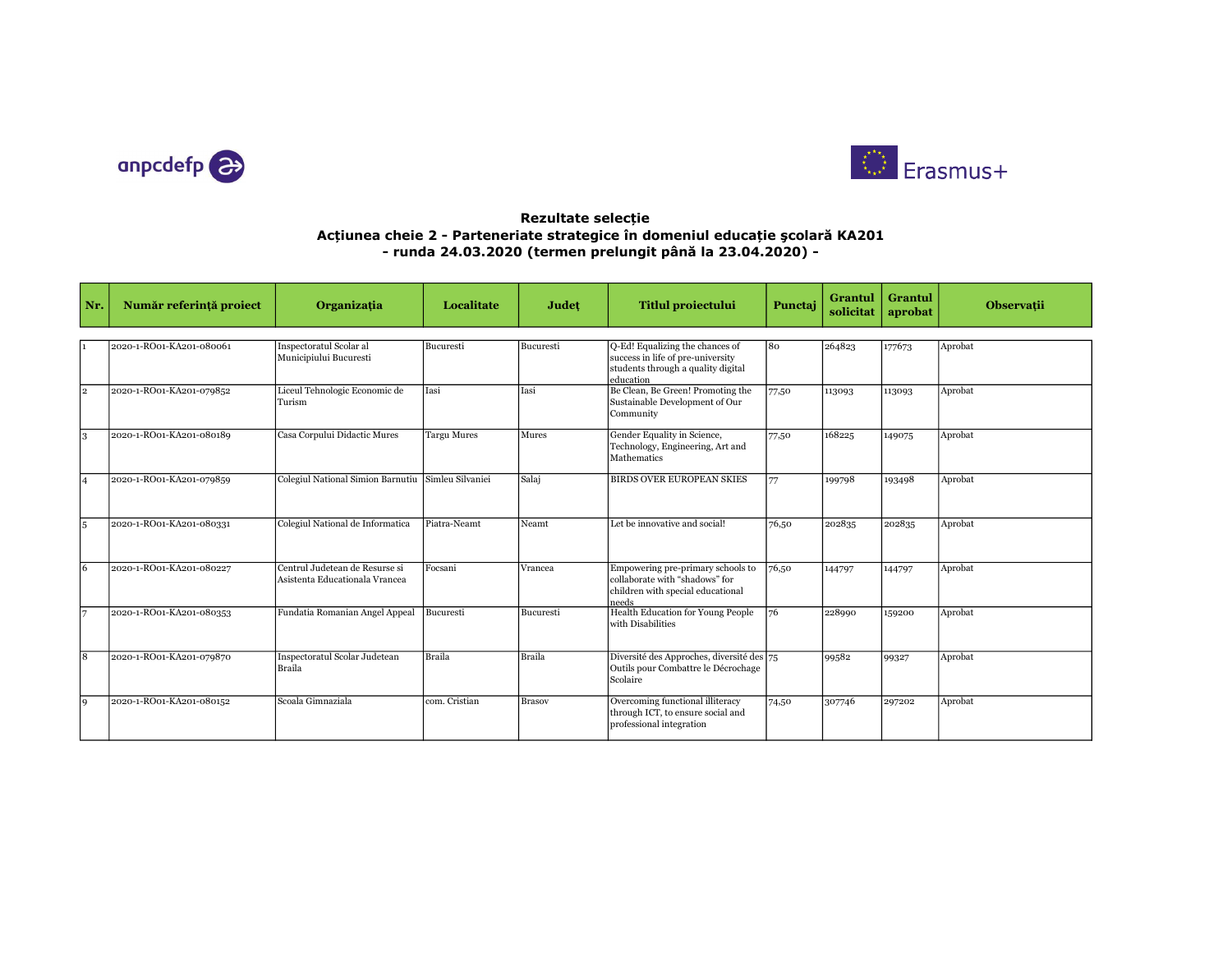| 10 | 2020-1-RO01-KA201-080410 | UNIVERSITATEA POLITEHNICA Bucuresti<br><b>DIN BUCURESTI</b>                      |                | Bucuresti | Attracting students' interest in<br>mathematics and improving their<br>skills, comprehension and<br>performance with the use of a virtual<br>reality educational platform | 74    | 277585 | 185489 | Aprobat                        |
|----|--------------------------|----------------------------------------------------------------------------------|----------------|-----------|---------------------------------------------------------------------------------------------------------------------------------------------------------------------------|-------|--------|--------|--------------------------------|
| 11 | 2020-1-RO01-KA201-080253 | Inspectoratul Scolar Judetean<br>Hunedoara                                       | Deva           | Hunedoara | <b>Child Safety Matters</b>                                                                                                                                               | 72,50 | 107765 | 93225  | Aprobat                        |
| 12 | 2020-1-RO01-KA201-080088 | Liceul Tehnologic de Electronica si Iasi<br>Telecomunicatii Gheorghe<br>Marzescu |                | Iasi      | DIGITAL TOOL FOR MENTORSHIP 71,50<br><b>AGAINST DROPOUT</b>                                                                                                               |       | 160845 | 134885 | Aprobat                        |
| 13 | 2020-1-RO01-KA201-080014 | Colegiul Economic Virgil Madgearu Galati                                         |                | Galati    | 4TEEN-Writing, Acting and Playing                                                                                                                                         | 71,50 | 276087 | 273417 | Aprobat                        |
| 14 | 2020-1-RO01-KA201-080184 | Scoala Gimnaziala Speciala                                                       | Pascani        | Iasi      | Art Therapy for Autism                                                                                                                                                    | 71    | 164640 | 164640 | Aprobat                        |
| 15 | 2020-1-RO01-KA201-080342 | Inspectoratul Scolar Judetean Arad Arad                                          |                | Arad      | Support Roma Children Integration<br>via Multiliteracies and Multimodality<br>for Language Learning in Early<br>Primary Education                                         | 70    | 166156 | 120261 | Aprobat                        |
| 16 | 2020-1-RO01-KA201-080411 | Scoala Gimnaziala Nr. 28                                                         | Bucuresti      | Bucuresti | "Schools&Solutions" - Upscaling<br>school restorative approaches to<br>foster school climate and improve<br>students' competences on managing<br>conflicts.               | 70    | 335665 | 266826 | Aprobat                        |
| 17 | 2020-1-RO01-KA201-080165 | Asociatia Centrul European pentru<br>Integrare Socioprofesionala ACTA            | Oradea         | Bihor     | ACCelerating future EDucation online 70<br>in the time of Virus                                                                                                           |       | 210730 | 180100 | Aprobat                        |
| 18 | 2020-1-RO01-KA201-080385 | Scoala Gimnaziala                                                                | com. Rastolita | Mures     | Unity in diversity - EU values hold us $\left  69,50 \right\rangle$<br>together                                                                                           |       | 78940  | 78940  | Rezerva                        |
| 19 | 2020-1-RO01-KA201-079853 | Inspectoratul Scolar Judetean<br>Dambovita                                       | Targoviste     | Dambovita | Learning with STEM                                                                                                                                                        | 69    | 187316 | 187316 | Rezerva                        |
| 20 | 2020-1-RO01-KA201-080009 | Centrul Scolar pentru Educatie<br>Incluziva Albatros                             | Constanta      | Constanta | From segregation to inclusion of<br>minorities, immigrants and people<br>with disabilities                                                                                | 69    | 128409 | 110389 | Rezerva                        |
| 21 | 2020-1-RO01-KA201-080140 | Asociatia CES - Colaboram Educam Oradea<br>Sprijinim                             |                | Bihor     | Teach me to help!                                                                                                                                                         | 68,50 | 269510 | l o    | Respins - fonduri insuficiente |
| 22 | 2020-1-RO01-KA201-080269 | Liceul cu Program Sportiv                                                        | Botosani       | Botosani  | Modern Assessment through the<br>Technology of Information and<br>Communication                                                                                           | 68    | 241502 | lо     | Respins - fonduri insuficiente |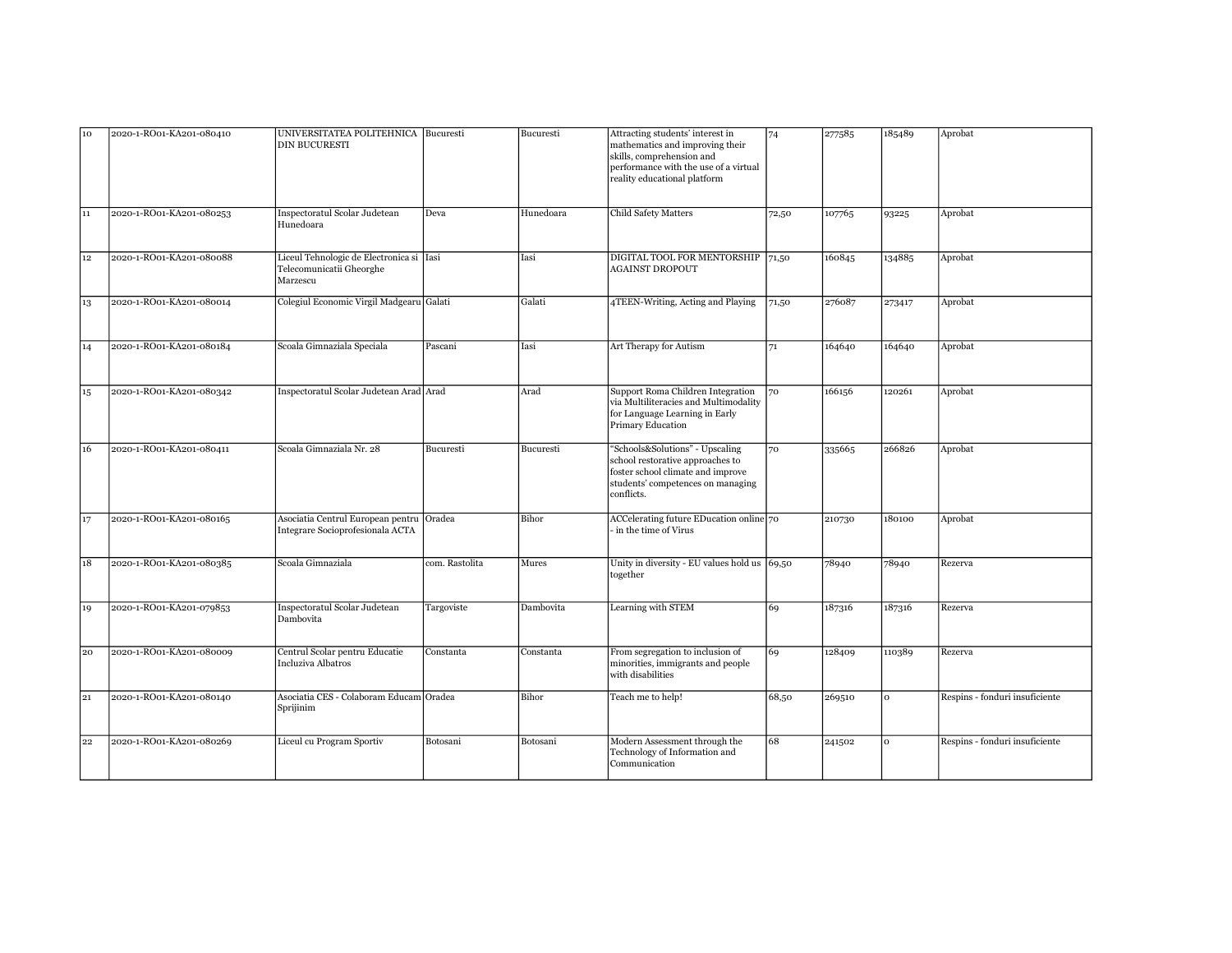| 23 | 2020-1-RO01-KA201-080294 | Centrul pentru Educatie si<br>Consultanta Instrumente<br>Structurale        | Targu-Jiu                   | Gorj         | <b>ENGAGE!</b>                                                                                                                                  | 68    | 142098     | lo. | Respins - fonduri insuficiente |
|----|--------------------------|-----------------------------------------------------------------------------|-----------------------------|--------------|-------------------------------------------------------------------------------------------------------------------------------------------------|-------|------------|-----|--------------------------------|
| 24 | 2020-1-RO01-KA201-079905 | UNIVERSITATEA DE MEDICINA<br>SI FARMACIE GRIGORE T. POPA<br><b>DIN IASI</b> | Iasi                        | Iasi         | Empower educators, counsellors,<br>parents, students, and community<br>members with knowledge of how to<br>prevent and respond to cyberbullying | 67,50 | 251060     | lo. | Respins - fonduri insuficiente |
| 25 | 2020-1-RO01-KA201-080267 | Scoala Primara EuroEd                                                       | Iasi                        | Iasi         | Children and teachers in a chain story 66,50<br>of superpowers, to learn about moral<br>values                                                  |       | 232733     | lo  | Respins - fonduri insuficiente |
| 26 | 2020-1-RO01-KA201-080412 | Asociatia Cartea Daliei                                                     | sat Bontida com.<br>Bontida | Clui         | Curriculum de Informatica pentru<br>Clasele Primare                                                                                             | 66,50 | 83866      | lo  | Respins - fonduri insuficiente |
| 27 | 2020-1-RO01-KA201-080117 | Scoala Gimnaziala Nr. 11                                                    | Botosani                    | Botosani     | Recycling in Daily Life                                                                                                                         | 66,50 | 144660     | l o | Respins - fonduri insuficiente |
| 28 | 2020-1-RO01-KA201-080077 | Scoala Gimnaziala Nr. 5                                                     | Piatra-Neamt                | Neamt        | Tools for Social and Emotional<br>Education                                                                                                     | 66,50 | 154845     | lo  | Respins - fonduri insuficiente |
| 29 | 2020-1-RO01-KA201-080226 | Scoala Gimnaziala Mihai Eminescu sat Ghermanesti com. Ilfov                 | Snagov                      |              | APPRENTISSAGE RÉALISÉ À<br>TRAVERS DES PROJETS POUR<br>ÉTUDIANTS DE SUCCÈS                                                                      | 66,50 | 221.644,82 | lo  | Respins - fonduri insuficiente |
| 30 | 2020-1-RO01-KA201-080156 | Gradinita Nr. 7                                                             | Bucuresti                   | Bucuresti    | Sustenabilitate-educatie pentru viitor 66                                                                                                       |       | 137746     | l o | Respins - fonduri insuficiente |
| 31 | 2020-1-RO01-KA201-080151 | UNIVERSITATEA STEFAN CEL<br>MARE DIN SUCEAVA                                | Suceava                     | Suceava      | TALENTO-Talented youth finder: An 65,50<br>expert system for talent Early<br>ideNtificaTion and develOpment                                     |       | 241920     | lо  | Respins - fonduri insuficiente |
| 32 | 2020-1-RO01-KA201-080046 | Scoala Gimnaziala Nr. 1                                                     | com. Vladesti               | Arges        | <b>EUROPEART</b>                                                                                                                                | 64,50 | 161945     | l o | Respins - fonduri insuficiente |
| 33 | 2020-1-RO01-KA201-079977 | Asociatia Institutul pentru<br>Dezvoltarea Evaluarii in Educatie            | Bucuresti                   | Bucuresti    | Learning MATHematics through<br>Comics and Cartoons supporting the<br>Arts and Maths of STEAM Education<br>and helping students to SMILE        | 64    | 249585     | lo  | Respins - fonduri insuficiente |
| 34 | 2020-1-RO01-KA201-080382 | Asociatia de Tineri din Ardeal                                              | Cristuru Secuiesc           | Harghita     | Whole school approach: a tool for<br>fighting domestic violence                                                                                 | 64    | 115388     | lo  | Respins - fonduri insuficiente |
| 35 | 2020-1-RO01-KA201-080129 | Scoala Gimnaziala Vasile Mitru                                              | com. Tasca                  | Neamt        | PAST, PRESENT AND FUTURE, IN 64<br><b>DIGITAL ERA</b>                                                                                           |       | 176385     | lо  | Respins - fonduri insuficiente |
| 36 | 2020-1-RO01-KA201-080265 | Institutul National de Cercetare-<br>Dezvoltare pentru Fizica<br>Pamantului | Magurele                    | <b>Ilfov</b> | Citizen science toolkits for quality<br>science learning and inclusive<br>education                                                             | 63,50 | 357505     | lo. | Respins - fonduri insuficiente |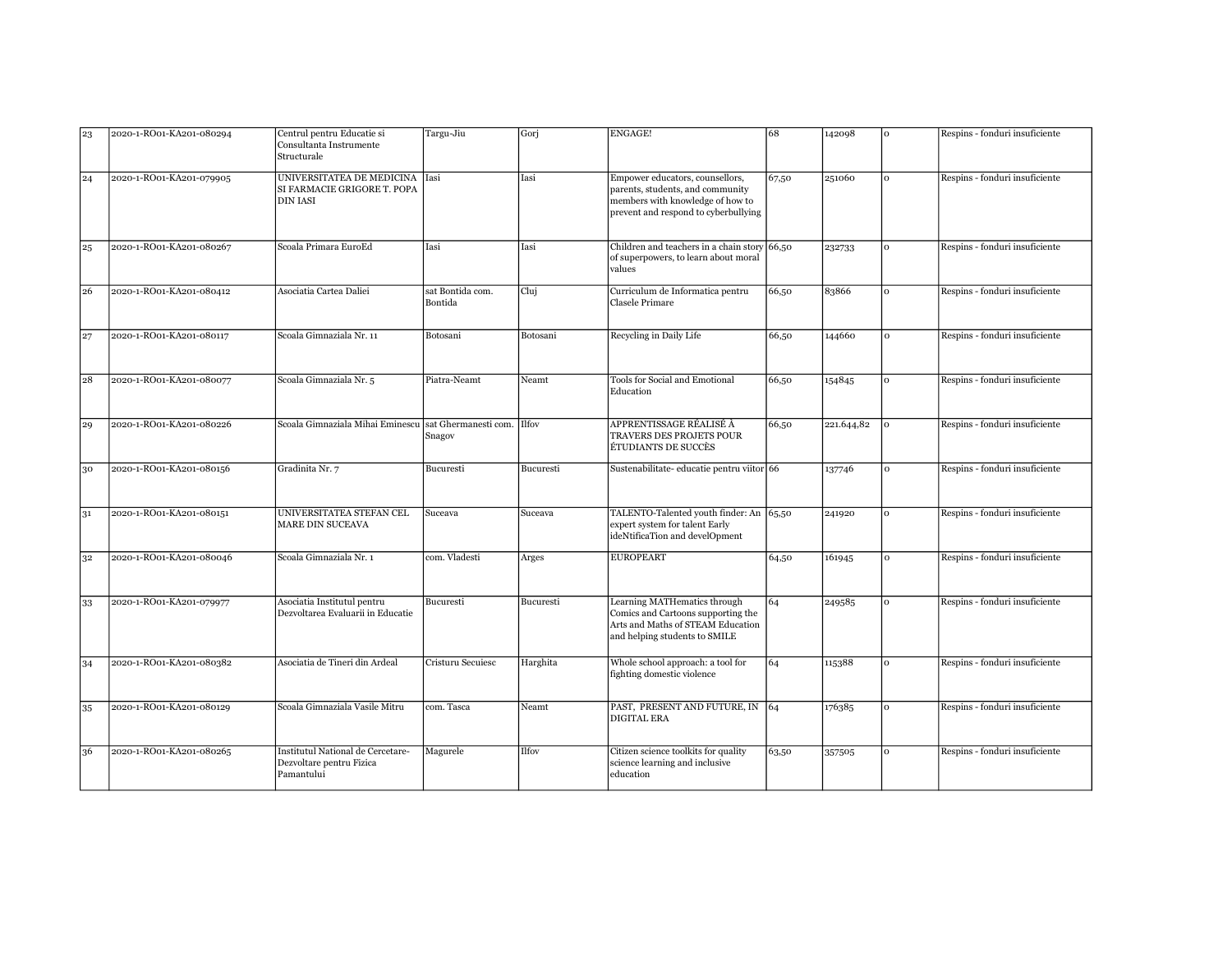| 37 | 2020-1-RO01-KA201-080414 | Asociatia MASTERPEACE RO                                  | Ploiesti                  | Prahova   | The greatest wealth is health                                                                                                                | 63    | 185880 | l o      | Respins - fonduri insuficiente                                                                                           |
|----|--------------------------|-----------------------------------------------------------|---------------------------|-----------|----------------------------------------------------------------------------------------------------------------------------------------------|-------|--------|----------|--------------------------------------------------------------------------------------------------------------------------|
|    |                          |                                                           |                           |           |                                                                                                                                              |       |        |          |                                                                                                                          |
|    |                          |                                                           | Rovinari                  |           | PRO EDUCATION                                                                                                                                |       |        | l o      |                                                                                                                          |
| 38 | 2020-1-RO01-KA201-080240 | Scoala Gimnaziala Nr. 3 Rovinari                          |                           | Gorj      |                                                                                                                                              | 63    | 135650 |          | Respins - fonduri insuficiente                                                                                           |
| 39 | 2020-1-RO01-KA201-079922 | Asociatia Noi de asemenea                                 | Piatra-Neamt              | Neamt     | Culture and creative<br>entrepreneurship skills for schools<br>students through serious game                                                 | 62,50 | 179278 | lo       | Respins - fonduri insuficiente                                                                                           |
| 40 | 2020-1-RO01-KA201-080158 | Liceul Teoretic Dimitrie Cantemir                         | lIasi                     | Iasi      | Teachers on the Cloud                                                                                                                        | 62,50 | 299330 | l o      | Respins - fonduri insuficiente                                                                                           |
| 41 | 2020-1-RO01-KA201-080268 | Casa Corpului Didactic Spiru Haret Iasi                   |                           | Iasi      | <b>STEAM Efficient Educative Leaders</b>                                                                                                     | 62    | 123690 | l o      | Respins - fonduri insuficiente                                                                                           |
| 42 | 2020-1-RO01-KA201-078921 | Scoala Gimnaziala Tudor Arghezi                           | Navodari                  | Constanta | SOLUTION<br>OPPORTUNITIES, STRATEGIES !                                                                                                      | 62    | 254144 | lo       | Respins - fonduri insuficiente                                                                                           |
| 43 | 2020-1-RO01-KA201-079793 | Colegiul National de Informatica<br>Matei Basarab         | Ramnicu Valcea            | Valcea    | Accelerating Social Inclusion in<br>Primary Education                                                                                        | 62    | 194143 | lo.      | Respins - fonduri insuficiente                                                                                           |
| 44 | 2020-1-RO01-KA201-079895 | Grupul pentru Integrare<br>Europeana                      | sat Geamana com.<br>Bradu | Arges     | STOP bullying and victimization in<br>Schools: a holistic approach                                                                           | 62    | 251585 | $\Omega$ | Respins - fonduri insuficiente                                                                                           |
| 45 | 2020-1-RO01-KA201-079767 | Colegiul Tehnic Nr. 1                                     | com.Vadu Crisului         | Bihor     | THINKING GLOBALLY AND<br><b>ACTING LOCALLY - VITALLY</b><br><b>IMPORTANT NEW COMPONENTS</b><br>IN THE DIGITAL-ERA CIVIC<br><b>COMPETENCE</b> | 61,50 | 299991 | I٥       | Respins - fonduri insuficiente                                                                                           |
| 46 | 2020-1-RO01-KA201-080387 | Asociatia Centrul Roman de Politici Bucuresti<br>Europene |                           | Bucuresti | CoopNetwork - Exchanging good<br>practices and building capacity for<br>promoting cooperative<br>entrepreneurship in high schools            | 61,50 | 86598  | lo       | Respins - fonduri insuficiente                                                                                           |
| 47 | 2020-1-RO01-KA201-080281 | Scoala Gimnaziala Friedrich<br>Schiller                   | <b>Targu Mures</b>        | Mures     | EDUCATE - You are what you eat,<br>chose to be fit! Healthy nutrition and<br>sport education at school                                       | 61    | 140420 | lo       | Respins - fonduri insuficiente                                                                                           |
| 48 | 2020-1-RO01-KA201-080002 | Asociatia Perseidele                                      | sat Asau com. Asau        | Bacau     | Invatam impreuna ca egali, numai in $\vert$ 61<br>acest mod combatem segregarea<br>scolara!                                                  |       | 122564 | lo       | Respins - punctaj insuficient -<br>proiectul nu a intrunit minimum<br>50% din punctajul fiecarui criteriu<br>de evaluare |
| 49 | 2020-1-RO01-KA201-080358 | Asociatia EduLife                                         | Craiova                   | Dolj      | <b>Enhancing Supportive Learning</b><br>Environments                                                                                         | 61    | 181593 | lo       | Respins - fonduri insuficiente                                                                                           |
| 50 | 2020-1-RO01-KA201-080415 | Colegiul Tehnic Edmond Nicolau                            | Focsani                   | Vrancea   | Augment the Reality by Augmented<br>Reality                                                                                                  | 61    | 371292 | lo       | Respins - fonduri insuficiente                                                                                           |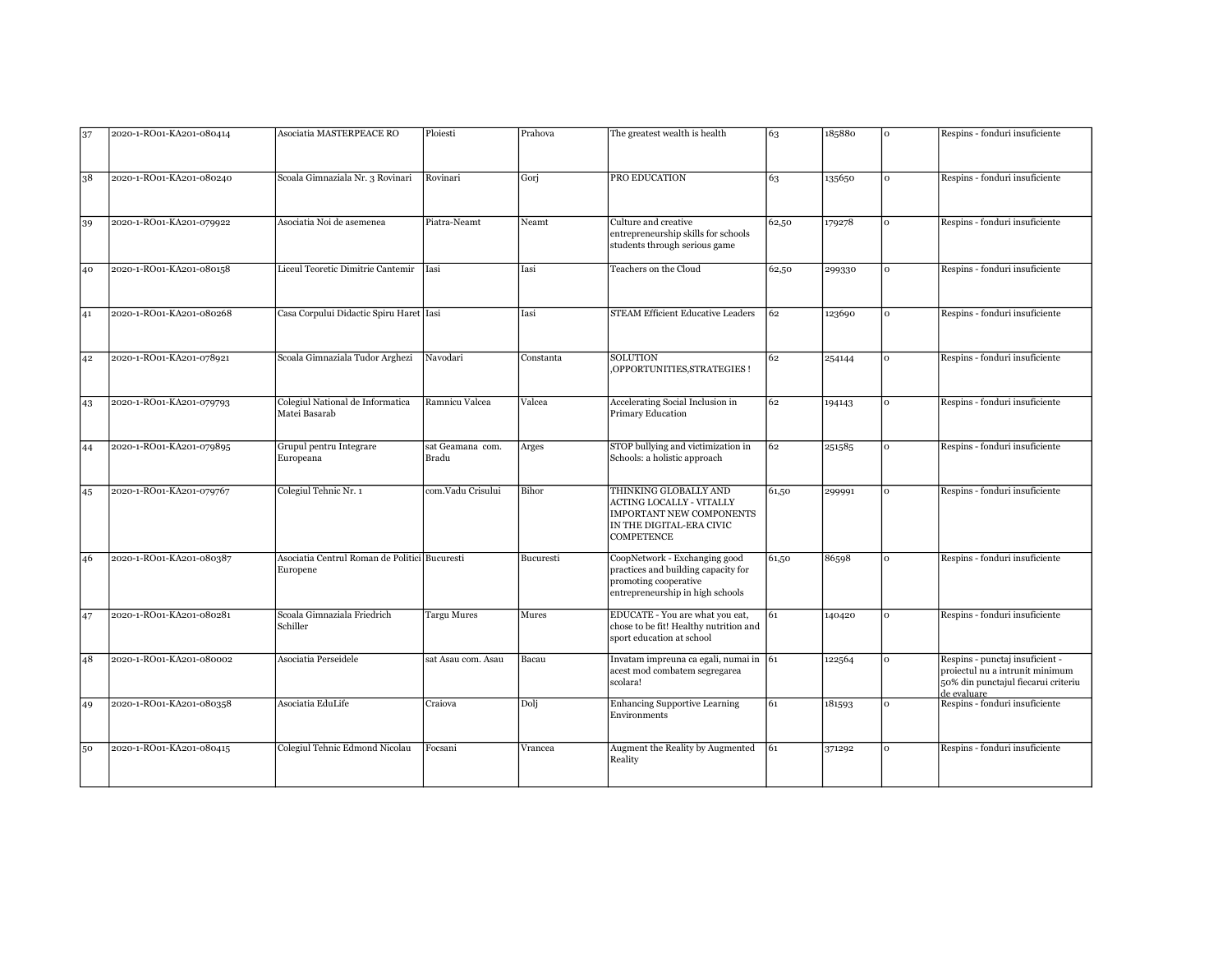| 51 | 2020-1-RO01-KA201-080133 | Asociatia pentru Implicarea<br>Comunitatii in Actiuni Realizabile                             | Costesti                  | Arges         | TOGETHER AND EQUAL TO ALL                                                                          | 60,50 | 176109 | lo  | Respins - fonduri insuficiente |
|----|--------------------------|-----------------------------------------------------------------------------------------------|---------------------------|---------------|----------------------------------------------------------------------------------------------------|-------|--------|-----|--------------------------------|
| 52 | 2020-1-RO01-KA201-080072 | Scoala Gimnaziala Horea, Closca si Brad<br>Crisan                                             |                           | Hunedoara     | Stop Bullying Me Lets Play                                                                         | 60,50 | 117320 | lo. | Respins - fonduri insuficiente |
| 53 | 2020-1-RO01-KA201-080225 | Scoala Gimnaziala Invatator<br>Gheorghe Asanache                                              | com. Bordesti             | Vrancea       | Empowering primary schools for<br>internationalization                                             | 60,50 | 61593  | I٥  | Respins - fonduri insuficiente |
| 54 | 2020-1-RO01-KA201-079995 | Scoala Gimnaziala Nr. 11                                                                      | Buzau                     | Buzau         | Daring Robots Exploring<br><b>Adventurous Missions</b>                                             | 60    | 298362 | lo  | Respins - fonduri insuficiente |
| 55 | 2020-1-RO01-KA201-080373 | Scoala Gimnaziala Sfantul Apostol Buzau<br>Andrei                                             |                           | Buzau         | Gifted around us                                                                                   | 60    | 449887 | lo  | Respins - fonduri insuficiente |
| 56 | 2020-1-RO01-KA201-080083 | Asociatia Clubul Tinerilor din<br>Sfantu Gheorghe - Szentgyorgyi<br>Ifjusagi Klub             | Sfantu Gheorghe           | Covasna       | Storytelling For Development Of<br>European Social Values                                          | 60    | 249758 | lo  | Respins - fonduri insuficiente |
| 57 | 2020-1-RO01-KA201-080029 | Asociatia Association of<br>Intercultural Mediators                                           | Cluj-Napoca               | Cluj          | ADDRESS o - Absenteism,<br>Disruptions, Dropout Risk and<br><b>Exclusionary Sanctions Struggle</b> | 60    | 59987  | lo  | Respins - fonduri insuficiente |
| 58 | 2020-1-RO01-KA201-080169 | Seminarul Teologic Liceal Ortodox Botosani<br>Sf. Gheorghe                                    |                           | Botosani      | New Approaches To Universal Values 60<br>Education                                                 |       | 148312 | lo  | Respins - fonduri insuficiente |
| 59 | 2020-1-RO01-KA201-080236 | Scoala Gimnaziala Nr. 7 Sfanta<br>Maria                                                       | Timisoara                 | Timis         | Copiii Europei o educatie pentru<br>viitor                                                         | 60    | 59220  | lo  | Respins - fonduri insuficiente |
| 60 | 2020-1-RO01-KA201-080409 | Scoala Gimnaziala Nr. 5                                                                       | Drobeta-Turnu<br>Severin  | Mehedinti     | Give SPIRiT to Unity and Diversity!                                                                | 57,50 | 202675 | lo. | Respins - punctaj insuficient  |
| 61 | 2020-1-RO01-KA201-080159 | Fundatia Centrul de Resurse<br>pentru Educatie si Formare<br>Profesionala                     | Bucuresti                 | Bucuresti     | Mathematics Experiences for Blind<br>School Learners                                               | 56    | 294231 | lo  | Respins - punctaj insuficient  |
| 62 | 2020-1-RO01-KA201-080260 | Inspectoratul Scolar Judetean<br><b>Brasov</b>                                                | <b>Brasov</b>             | <b>Brasov</b> | MISSION INCLUSION- DIFFERENT 55,50<br>FLOWERS IN ONE BOUQUET                                       |       | 91360  | lo  | Respins - punctaj insuficient  |
| 63 | 2020-1-RO01-KA201-080064 | Primaria Comuna Rosia de<br>Amaradia                                                          | com. Rosia de<br>Amaradia | Gori          | Everybody Learn Foreign Language<br>with Arts                                                      | 52    | 66480  | lo  | Respins - punctaj insuficient  |
| 64 | 2020-1-RO01-KA201-080413 | Asociatia Centrul Regional de<br>Formare-Evaluare-Atestare<br>Antreprenoriala si Profesionala | Cluj-Napoca               | Cluj          | Nature-based education                                                                             | 51    | 397954 | l o | Respins - punctaj insuficient  |
| 65 | 2020-1-RO01-KA201-080380 | Scoala Gimnaziala                                                                             | com. Racoviteni           | Buzau         | Climate change - students must<br>know!                                                            | 50    | 390950 | lo  | Respins - punctaj insuficient  |